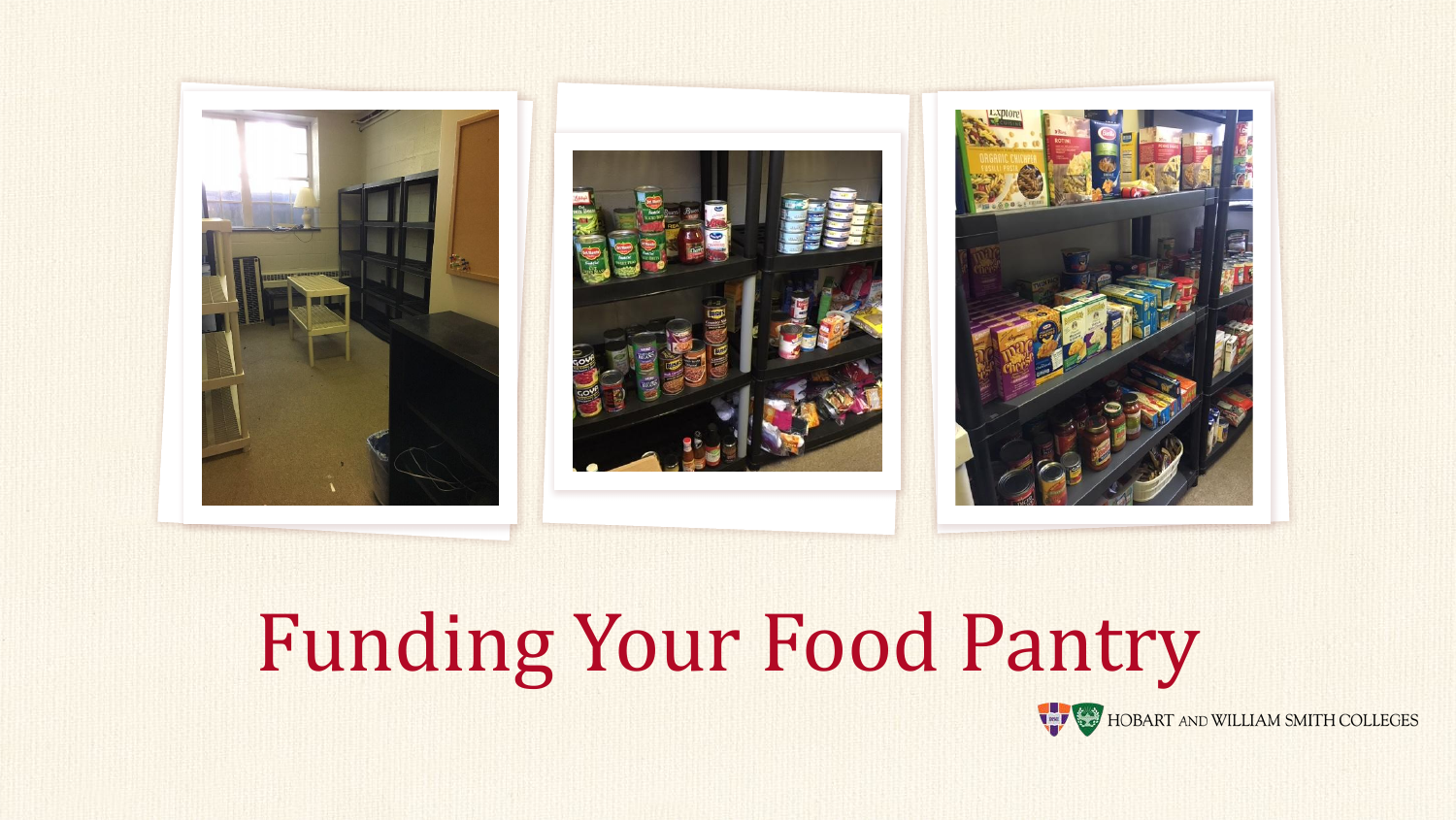#### History of Hobart and William Smith's pantry called Pass the Plate

- Idea germinates in 2017 with ribbon cutting opening January 2018
- Lots of campus support NO BUDGET!
- We asked for forgiveness, not permission

"WE CAN'T HELP **EVERYONE, EVERYONE CAN HELP SOMEONE."**  $\sim$  DR. LORETTA SCOTT

**DING-FUNDRAISING-IDEAS.COM/CH**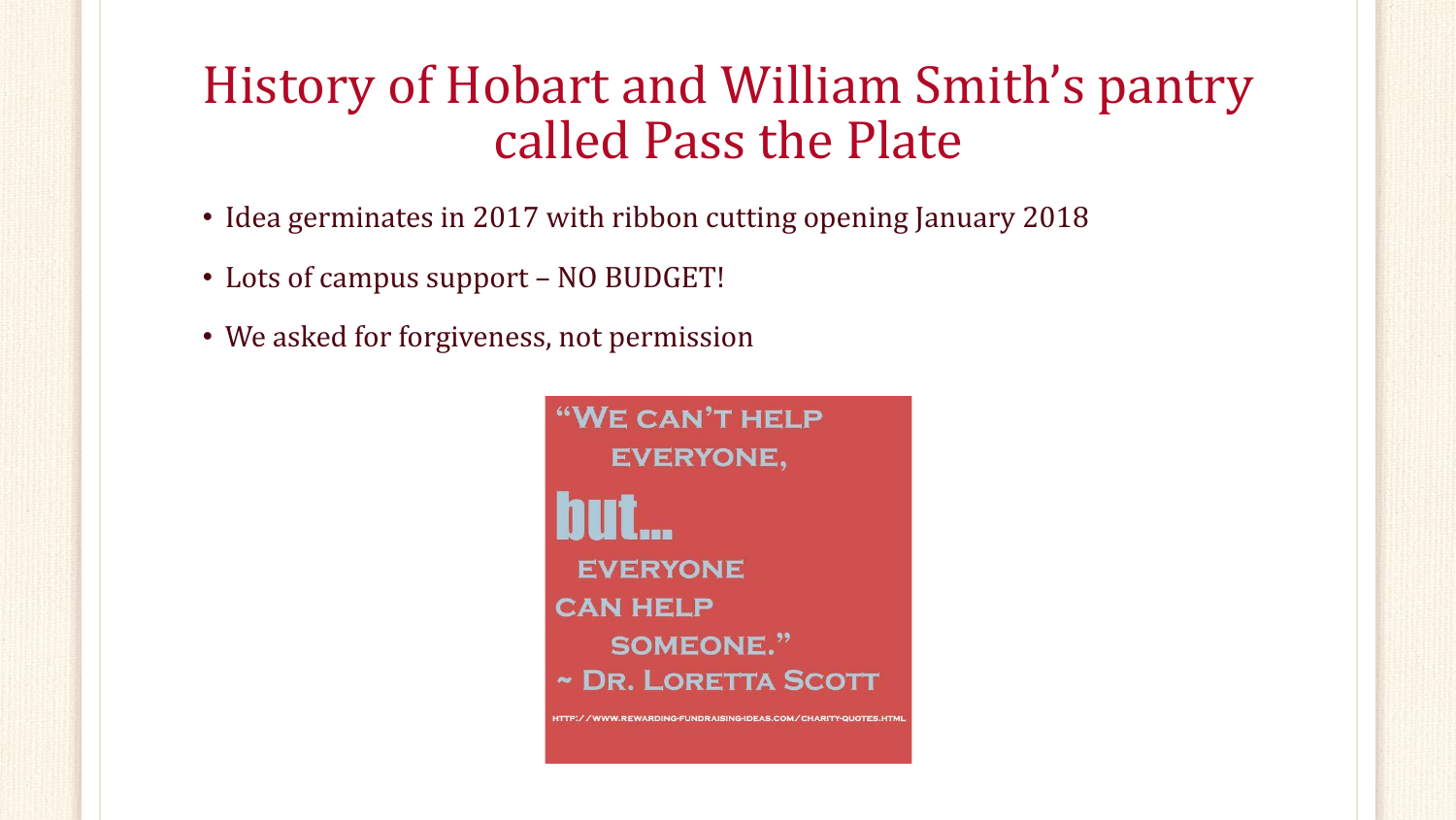### How Much Funding Do I Need, Anyway?

- **• Space** do you have it, do you need it, is it free? Consider both pantry space AND storage space
- **• Infrastructure** this includes shelving, tables/counter/shelves for intake process, dehumidifier, collection bins, dolly for moving heavy items
- **• People power**  will you operate strictly on volunteers and/or existing staff or will additional staff and/or students be hired?
- **• If you intend to offer perishable food items**, consider refrigeration options do you need to purchase a refrigerator/freezer or can you be located close to a campus facility that has a fridge you can share?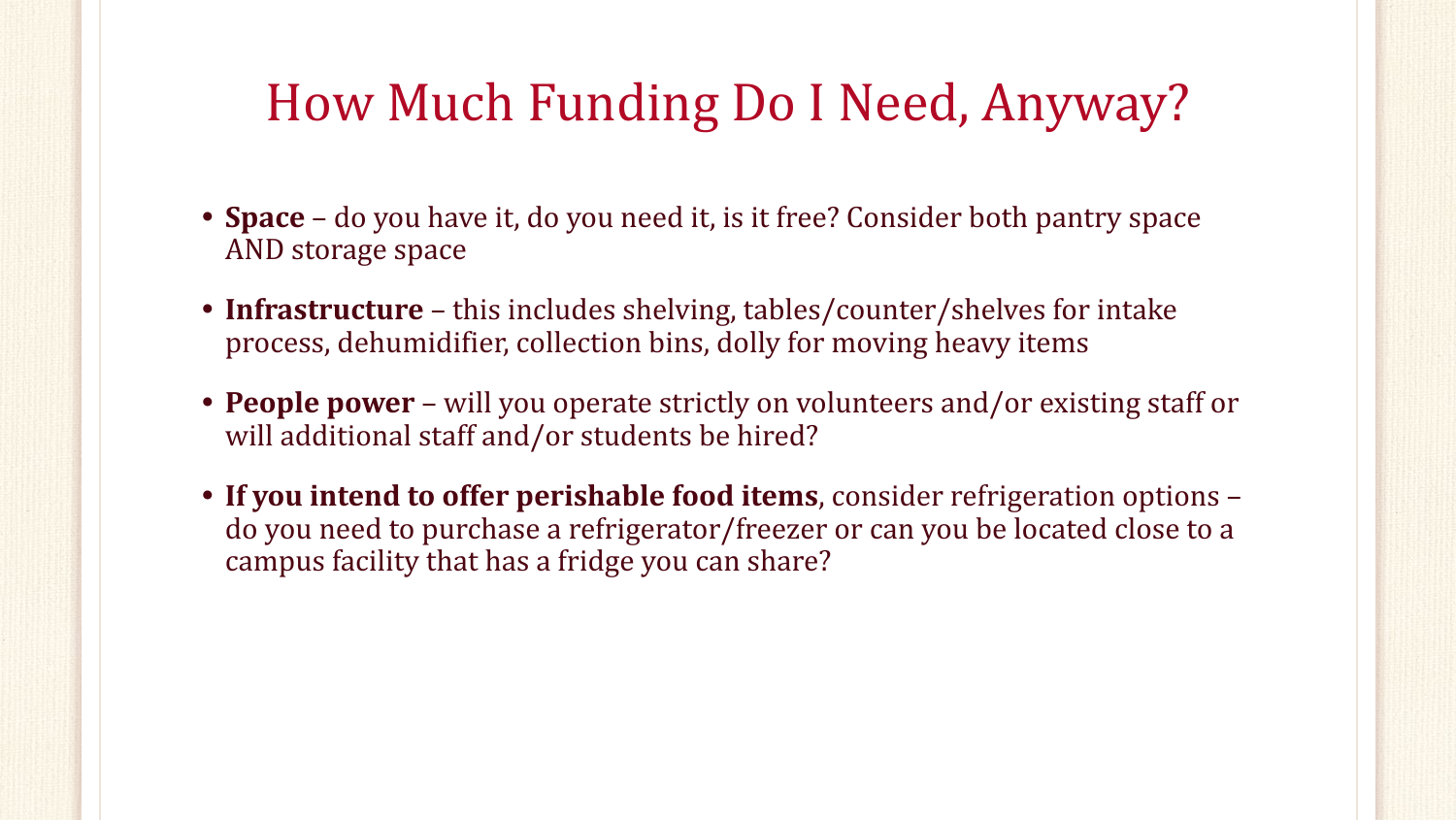### How Much Funding Do I Actually Need?

- **• Office supplies** like paper, pens, and folders for the welcome area of the pantry.
- **• Cleaning products** including disinfectant, brooms, mops, buckets, and gloves, and a safe place to store them.
- **• Reusable grocery bags** (if possible).
- **• Marketing/promotional materials**  if your campus does not provide comp copy services.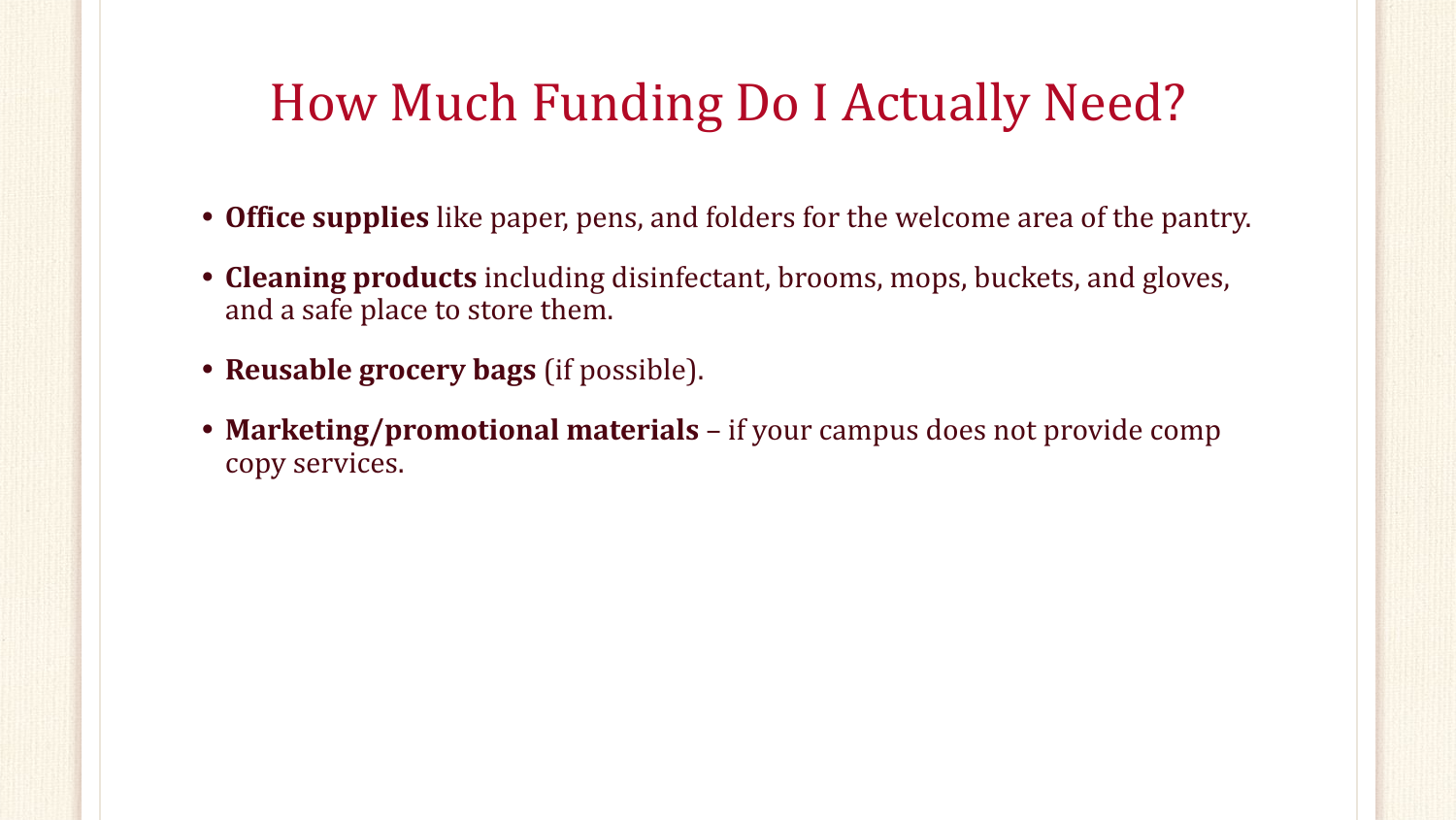#### **SAMPLE PANTRY BUDGET**

 $\mathbf{s}$ 

#### **PANTRY START-UP EXPENSES**

SAMPLE BUDGET

| <b>Start-Up Total</b>                                                  | \$2145 |
|------------------------------------------------------------------------|--------|
| Computer and Software                                                  | \$200  |
| <b>Utility Cart and Dolly</b>                                          | \$150  |
| Supplies (gloves, paper towels, disinfectant, broom, dustpan, etc.)    | \$80   |
| Industrial mop, bucket, and cleaner                                    | \$110  |
| Wall-Mounted Paper Towel Holder and Soap Dispenser (with installation) | \$100  |
| Fire Extinguisher (with bracket and installation)                      | \$130  |
| Mobile Heavy-Duty Shelving (8 @ \$150 each)                            | \$1200 |
| Grocery Bags (200 @ 50 cents each)                                     | \$100  |
| Regional Food Bank Membership Fee (Annual)                             | \$75   |

| <b>Start-Up Total</b> |  |  |
|-----------------------|--|--|
|-----------------------|--|--|

#### **SEMESTER OPERATING EXPENSES**

| Regional Food Bank Food Orders                                   | \$500  |
|------------------------------------------------------------------|--------|
| <b>Food Restocking Reserve Funds</b>                             | \$2000 |
| Printing (marketing posters, flyers, brochures, etc.)            | \$200  |
| Transportation to Food Bank (8 trips x 20 miles @ 50 cents/mile) | \$80   |

\$2780

| <b>Semester Total</b> |  |
|-----------------------|--|
|-----------------------|--|

https://studentsagainsthunger.org/wpcontent/uploads/2017/10/NSCAHH\_Fo od\_Pantry\_Toolkit.pdf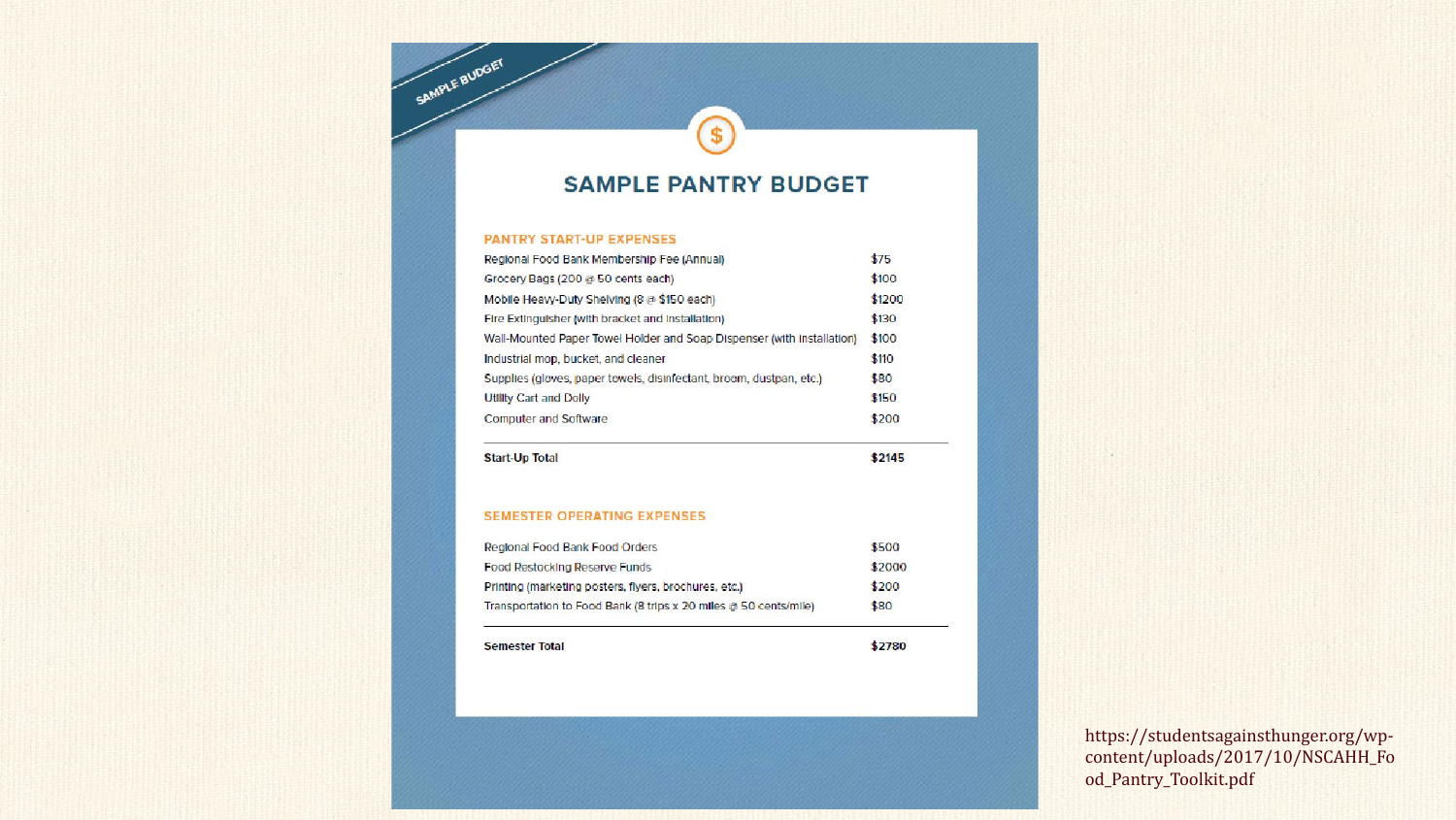#### You'll Need Both Cash and Supplies. Cash First.

- Current Operating Budget
- Connect with Advancement Office to develop an appeal (alumni donations, payroll deductions)
- Appeal to your campus Student Government representatives (especially effective for us during COVID)
- Hold fundraising events with some/all ticket proceeds going to the pantry

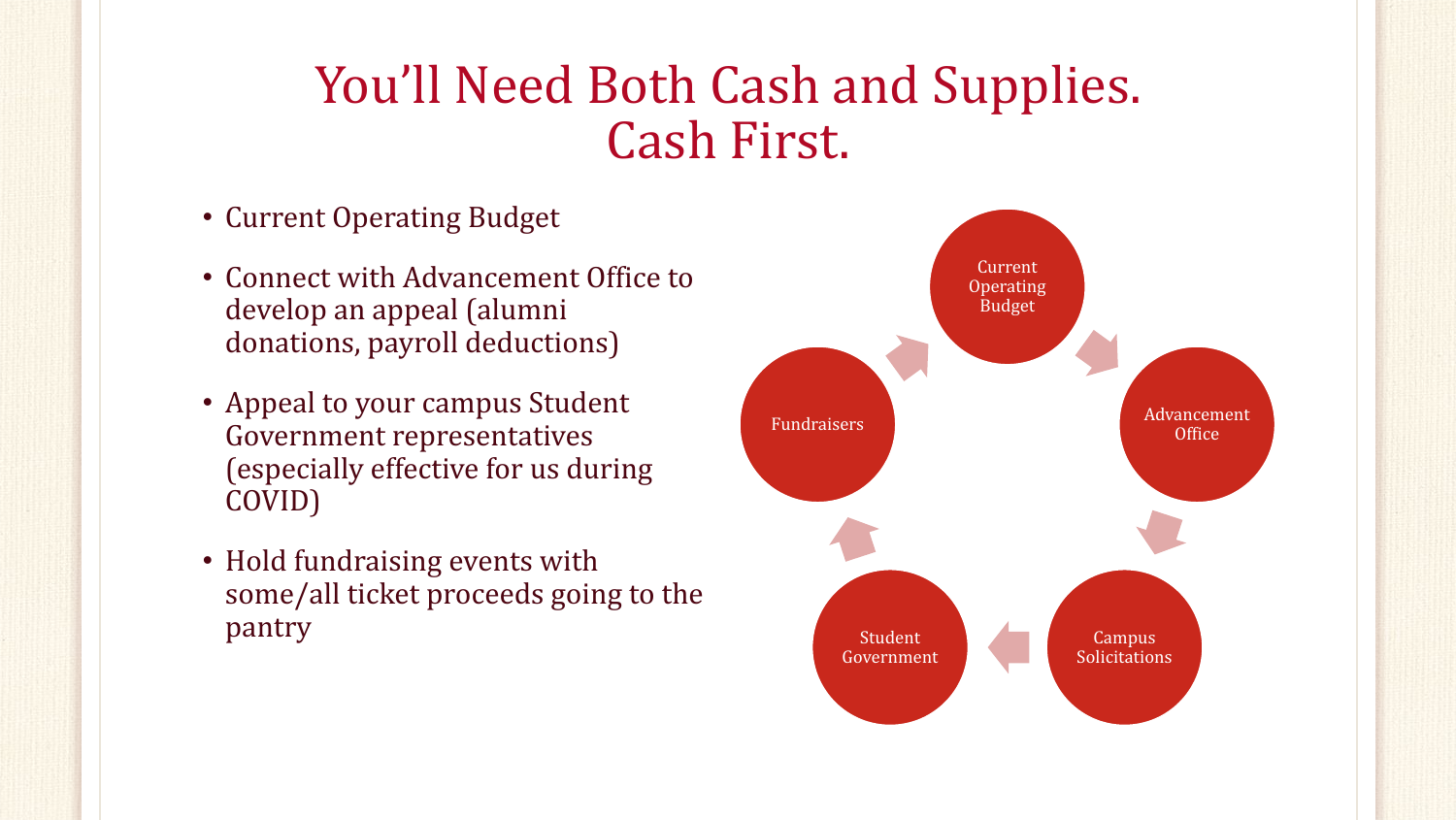#### More Cash Opportunities

- Sodexo Dining Service? Sodexo Foundation can offer support
- Fiscal Sponsor
- University Foundations
- Local Business donations in the form of small grants and/or gift cards that can be redeemed for supplies

## **PRIORITIZE + FOLLOW THROUGH**

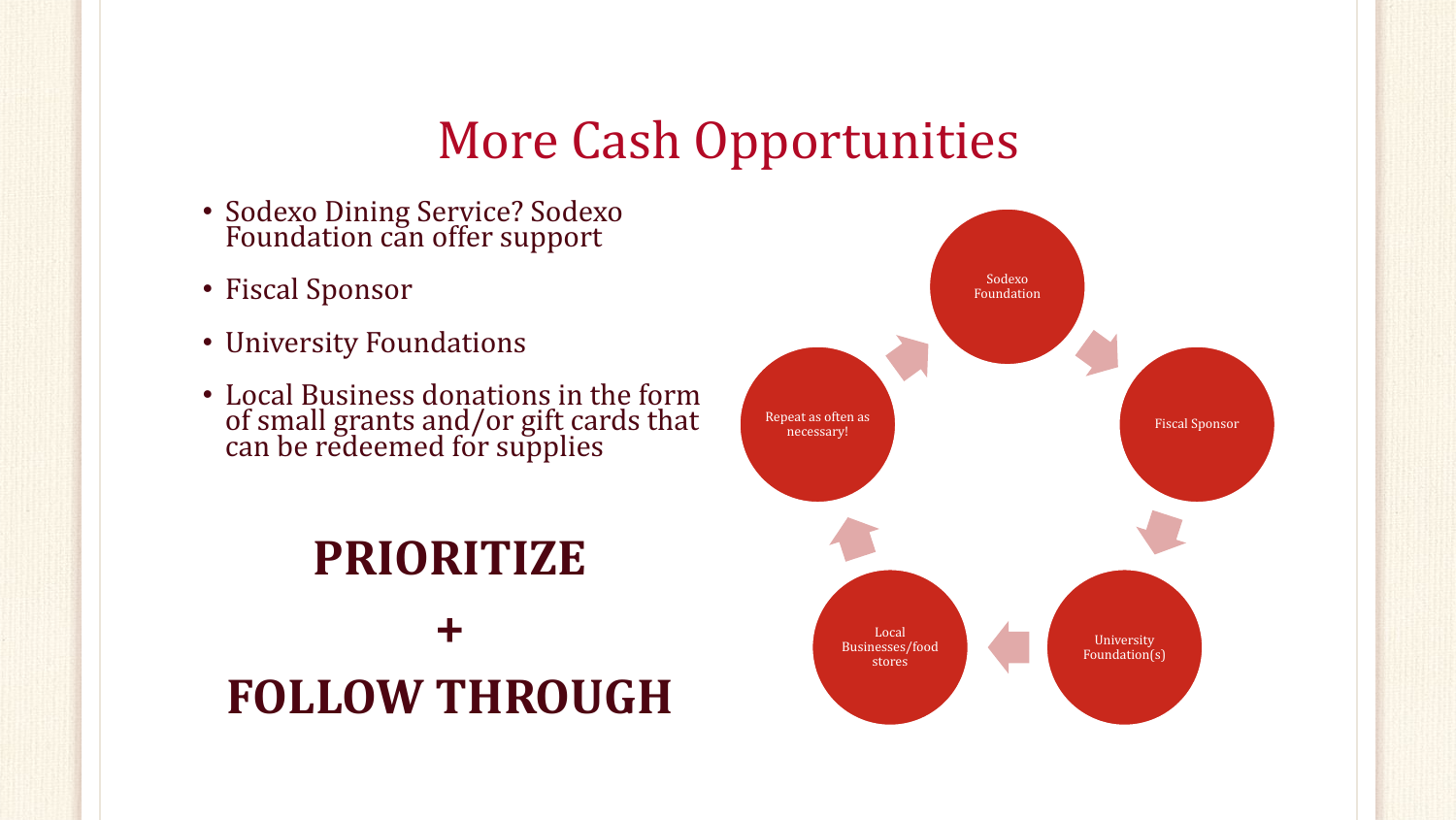## Now the Supplies

- Donations boxes!
	- Send out a campus invitation for departments to keep donation boxes in their offices.
	- Ask Residential Life about connecting with students to have donation boxes in the residence halls (short term).
	- Encourage "Battle of the Floors" for short term student donations.
	- Connect with Greek Life about a service project involving food collection.
	- End of semester residence hall clean out excellent opportunity to collect left behind goods!

\*More supplies donated means your cash donations can be used for specific items.

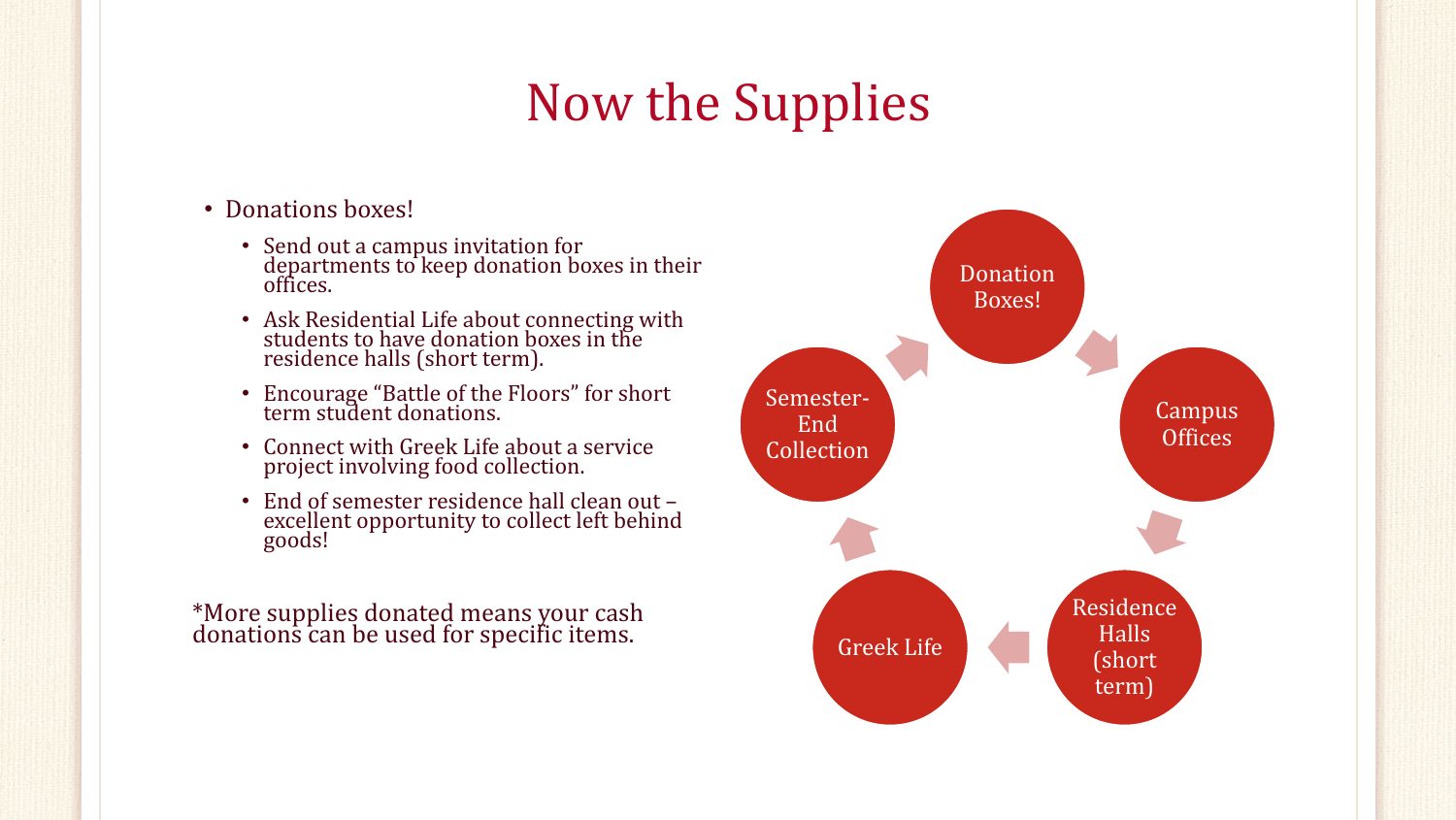# **Food/Fund Raising Toolkit**

#### **College and University Food Bank Alliance 2016**

[https://docs.google.com/presentation/d/1h0Von3MjO3om2bzoe](https://docs.google.com/presentation/d/1h0Von3MjO3om2bzoeOkAsrBP_YvLrfr1aKFwK1ScoxY/edit#slide=id.p) <u>srBP\_YvLrfr1aKFwK1ScoxY/edit#slide=id.p</u>